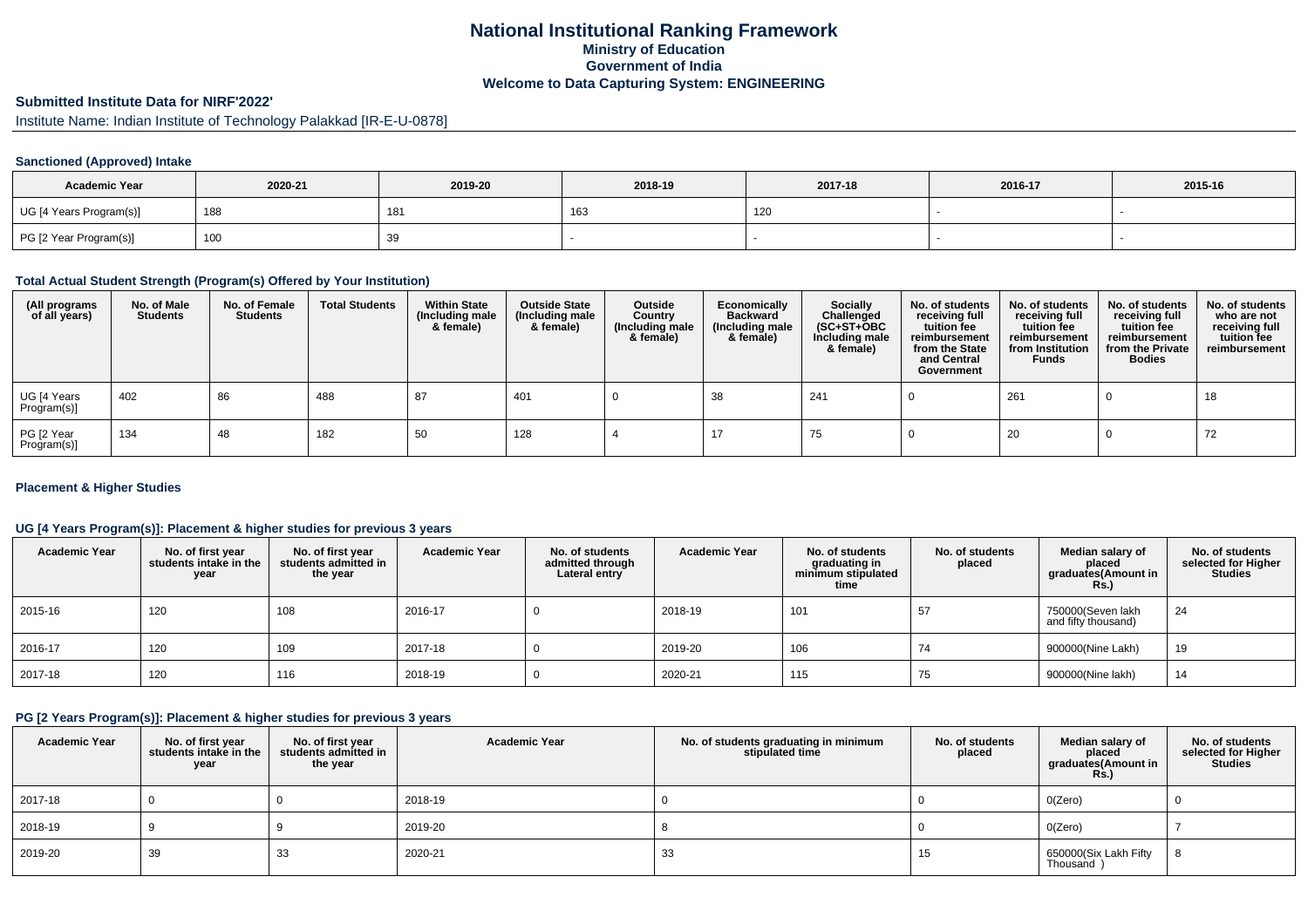#### **Ph.D Student Details**

| Ph.D (Student pursuing doctoral program till 2020-21 Students admitted in the academic year 2020-21 should not be entered here.) |         |         |         |  |  |  |  |
|----------------------------------------------------------------------------------------------------------------------------------|---------|---------|---------|--|--|--|--|
| <b>Total Students</b>                                                                                                            |         |         |         |  |  |  |  |
| Full Time                                                                                                                        |         | 89      |         |  |  |  |  |
| Part Time                                                                                                                        |         | 12      |         |  |  |  |  |
| No. of Ph.D students graduated (including Integrated Ph.D)                                                                       |         |         |         |  |  |  |  |
|                                                                                                                                  | 2020-21 | 2019-20 | 2018-19 |  |  |  |  |
| Full Time                                                                                                                        |         |         |         |  |  |  |  |
| Part Time                                                                                                                        |         |         |         |  |  |  |  |

## **Financial Resources: Utilised Amount for the Capital expenditure for previous 3 years**

| <b>Academic Year</b>                                                                                                                                                                      | 2020-21                                                                                                               | 2019-20                                                                                                      | 2018-19                                                                                                      |  |  |  |  |  |  |
|-------------------------------------------------------------------------------------------------------------------------------------------------------------------------------------------|-----------------------------------------------------------------------------------------------------------------------|--------------------------------------------------------------------------------------------------------------|--------------------------------------------------------------------------------------------------------------|--|--|--|--|--|--|
|                                                                                                                                                                                           | <b>Utilised Amount</b>                                                                                                | <b>Utilised Amount</b>                                                                                       |                                                                                                              |  |  |  |  |  |  |
| Annual Capital Expenditure on Academic Activities and Resources (excluding expenditure on buildings)                                                                                      |                                                                                                                       |                                                                                                              |                                                                                                              |  |  |  |  |  |  |
| Library (Books, Journals and e-Resources only)                                                                                                                                            | 24805971 (Two Crores Forty Eight Lakhs Five Thousand and<br>Seventy One Only)                                         | 23966938 (Two Crores Thirty Nine Lakhs Sixty Six Thousand<br>Nine Hundred and Thirty Eight Only)             | 5601262 (Fifty Six Lakhs One Thousand Two Hundred and<br>Sixty Two Only)                                     |  |  |  |  |  |  |
| New Equipment and software for Laboratories                                                                                                                                               | 98685233 (Nine Crore Eighty Six Lakhs Eighty Five Thousand<br>Two Hundred And Thrity Three and Twenty Two Paise Only) | 68480664 (Six Crore Eighty Four Lakhs EightyThousand Six<br>Hundred and Sixty Four and Sixty Six Paise Only) | 46920596 (Four Crores Sixty Nine Thousand Twenty<br>Thousand Five Hundred And Ninety Six and Two Paise Only) |  |  |  |  |  |  |
| <b>Engineering Workshops</b>                                                                                                                                                              | 70160651 (Seven Crore One Lakhs Sixty Thousand Six<br>Hundred and Fifty One Only)                                     | 161056526 (Sixteen Crores Ten Lakhs Fifty Six Thousand and<br>Five Hundred and Twenty Six Only)              | 61730137 (Six Crores Seventeen Lakhs Thirty Thousand One<br>Hundred And Thirty Seven Only)                   |  |  |  |  |  |  |
| Other expenditure on creation of Capital Assets (For setting up<br>classrooms, seminar hall, conference hall, library, Lab, Engg<br>workshops excluding expenditure on Land and Building) | 38274120 (Three Crores Eighty Two Lakhs Seventy Four<br>Thousand One Hundred And Twenty And Fifty Paise Only)         | 56195180 (Five Crores sixty One Lakhs Ninety Five Thousand<br>One Hundred and Eighty Only)                   | 41182001 (Four Crores Eleven Lakhs Eighty Two Thousand<br>and One and Eighty Paise Only)                     |  |  |  |  |  |  |

## **Financial Resources: Utilised Amount for the Operational expenditure for previous 3 years**

| <b>Academic Year</b>                                                                                                                                                                            | 2020-21                                                                                                      | 2019-20                                                                                                                | 2018-19                                                                                                             |  |  |  |  |  |  |
|-------------------------------------------------------------------------------------------------------------------------------------------------------------------------------------------------|--------------------------------------------------------------------------------------------------------------|------------------------------------------------------------------------------------------------------------------------|---------------------------------------------------------------------------------------------------------------------|--|--|--|--|--|--|
|                                                                                                                                                                                                 | <b>Utilised Amount</b>                                                                                       | <b>Utilised Amount</b>                                                                                                 | <b>Utilised Amount</b>                                                                                              |  |  |  |  |  |  |
| <b>Annual Operational Expenditure</b>                                                                                                                                                           |                                                                                                              |                                                                                                                        |                                                                                                                     |  |  |  |  |  |  |
| Salaries (Teaching and Non Teaching staff)                                                                                                                                                      | 238733676 (Twenty Three Crores Eighty Seven Lakhs Thrity<br>Three Thousand Six Hundred and Seventy Six Only) | 201222183 (Twenty Crore Twelve Lakhs Twenty Two<br>Thousand One Hundred And Eighty Three Only)                         | 116057833 (Eleven Crore Sixty lakhs Fifty Seven Thousand<br>Eight Hundred and Thirty Three and Fifty paise Only)    |  |  |  |  |  |  |
| Maintenance of Academic Infrastructure or consumables and<br>other running expenditures (excluding maintenance of hostels<br>and allied services, rent of the building, depreciation cost, etc) | 64320202 (Six Crore Forty Three Lakhs Twenty Thousand<br>Two Hundred And Two and Seventy Two Paise Only)     | 54117978 (Five Crores Forty one Lakhs Seventeen Thousand<br>None Hundred and Seventy Eight and Sixty Eight Paise Only) | 28542621 (Two Crores Eighty Five Lakhs Forty Two Thousand<br>Six Hundred and twenty One and Eighty Four Paise Only) |  |  |  |  |  |  |
| Seminars/Conferences/Workshops                                                                                                                                                                  | 981339 (Nine Lakhs Eighty One Thousand Three Hundred and<br>Thirty Nine and two paise Only)                  | 4160121 (Forty One Lakhs Sixty Thousand One Hundred and<br>Twenty One and Niety Three Paise Only)                      | 2662520 (Twenty Six Lakhs Sixty Two Thousand Five Hundred  <br>and Twenty and eighty Six Paise Only)                |  |  |  |  |  |  |

**IPR**

| Calendar year            | 2020 | 2019 | 2018 |
|--------------------------|------|------|------|
| No. of Patents Published |      |      |      |
| No. of Patents Granted   |      |      |      |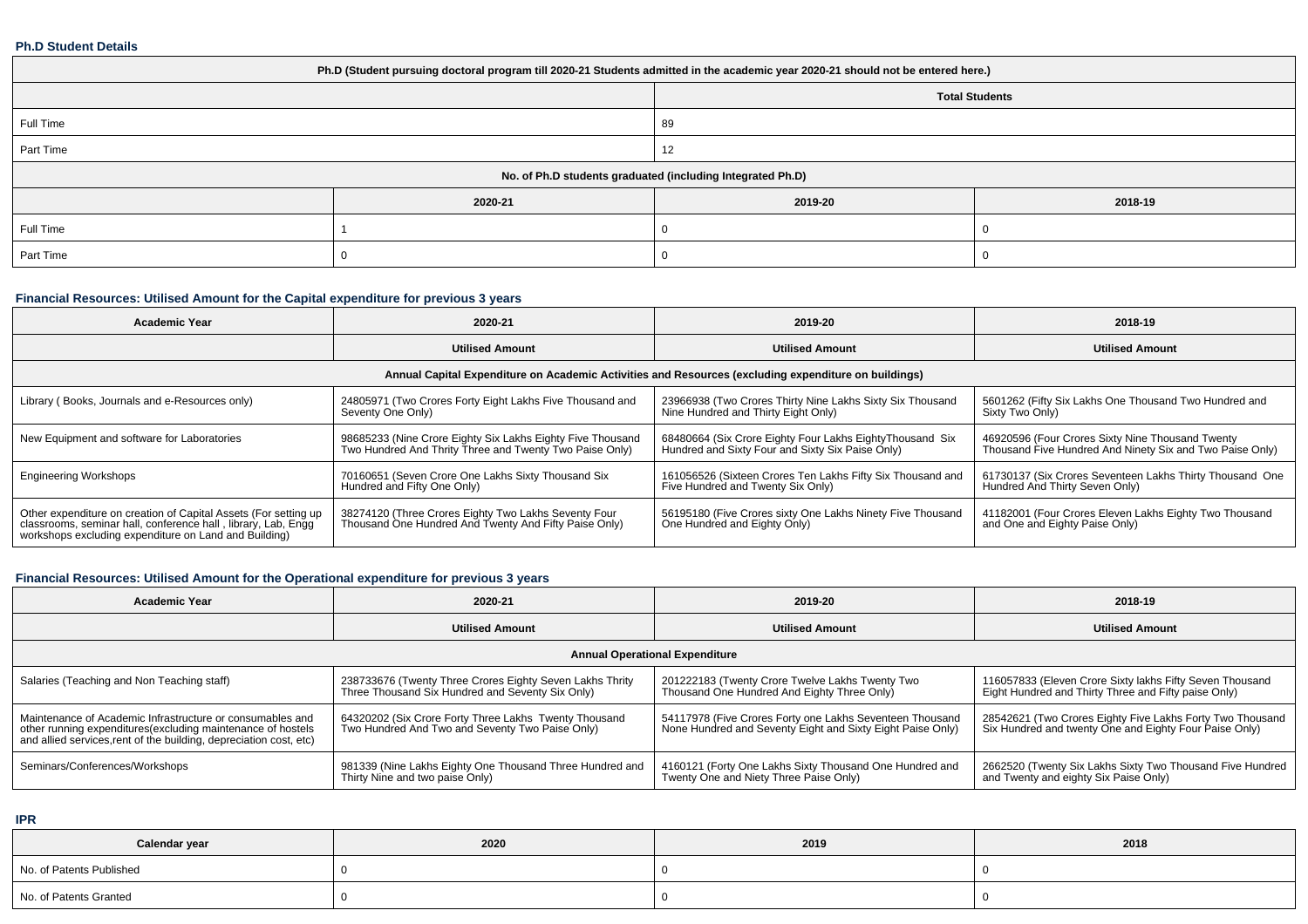### **Sponsored Research Details**

| <b>Financial Year</b>                    | 2020-21                                                                         | 2019-20                                                                            | 2018-19                                                                      |
|------------------------------------------|---------------------------------------------------------------------------------|------------------------------------------------------------------------------------|------------------------------------------------------------------------------|
| Total no. of Sponsored Projects          | 20                                                                              | 25                                                                                 |                                                                              |
| Total no. of Funding Agencies            |                                                                                 |                                                                                    |                                                                              |
| Total Amount Received (Amount in Rupees) | 32350811                                                                        | 41532722                                                                           | 9779131                                                                      |
| Amount Received in Words                 | Three Crore Twenty Three Lakh Fifty Thousand Eight Hundred<br>and Eleven Rupees | Four Crore Fifteen Lakh Thirty Two Thousand Seven Hundred<br>and Twenty Two Rupees | Ninety Seven Lakh Seventy Nine Thousand One Hundred and<br>Thirty One Rupees |

## **Consultancy Project Details**

| <b>Financial Year</b>                    | 2020-21                                                        | 2019-20                                                                            | 2018-19                                                               |
|------------------------------------------|----------------------------------------------------------------|------------------------------------------------------------------------------------|-----------------------------------------------------------------------|
| Total no. of Consultancy Projects        | $\sim$                                                         |                                                                                    |                                                                       |
| Total no. of Client Organizations        |                                                                |                                                                                    |                                                                       |
| Total Amount Received (Amount in Rupees) | 3240702                                                        | 1775628                                                                            | 1257566                                                               |
| Amount Received in Words                 | Thirty Two Lakh Forty Thousand Seven Hundred and Two<br>Rupees | Seventeen Lakh Seventy Five Thousand Six Hundred and<br><b>Twenty Eight Rupees</b> | Twelve Lakh Fifty Seven Thousand Five Hundred and Sixty Six<br>Rupees |

### **PCS Facilities: Facilities of physically challenged students**

| 1. Do your institution buildings have Lifts/Ramps?                                                                                                         | Yes, more than 80% of the buildings |
|------------------------------------------------------------------------------------------------------------------------------------------------------------|-------------------------------------|
| 2. Do your institution have provision for walking aids, including wheelchairs and transportation from one building to another for<br>handicapped students? | Yes                                 |
| 3. Do your institution buildings have specially designed toilets for handicapped students?                                                                 | Yes, more than 80% of the buildings |

## **Faculty Details**

| Srno           | <b>Name</b>         | Age | Designation                                         | Gender | Qualification | <b>Experience (In</b><br>Months) | Currently working<br>with institution? | <b>Joining Date</b> | <b>Leaving Date</b>      | <b>Association type</b> |
|----------------|---------------------|-----|-----------------------------------------------------|--------|---------------|----------------------------------|----------------------------------------|---------------------|--------------------------|-------------------------|
|                | P B Sunil Kumar     | 57  | Dean / Principal /<br>Director / Vice<br>Chancellor | Male   | Ph.D          | 327                              | Yes                                    | 18-01-2017          | --                       | Regular                 |
| $\overline{2}$ | Pramod S Mehta      | 70  | Professor                                           | Male   | Ph.D          | 468                              | No                                     | 19-10-2016          | 30-06-2021               | Other                   |
| 3              | S H Kulkarni        | 68  | Professor                                           | Male   | Ph.D          | 492                              | Yes                                    | 23-07-2019          | $\sim$                   | Other                   |
| 4              | Job Kurian          | 72  | Professor                                           | Male   | Ph.D          | 450                              | No                                     | 01-06-2015          | 31-12-2020               | Other                   |
| 5              | K V Govindan Kutty  | 66  | Professor                                           | Male   | Ph.D          | 298                              | No                                     | 03-08-2015          | 21-06-2020               | Visiting                |
| 6              | K L Sebastian       | 70  | Professor                                           | Male   | Ph.D          | 532                              | No                                     | 04-01-2017          | 30-11-2020               | Other                   |
|                | Sunitha K Nayar     | 45  | <b>Assistant Professor</b>                          | Female | Ph.D          | 172                              | Yes                                    | 18-12-2019          | $\overline{\phantom{a}}$ | Visiting                |
| 8              | Debarati Chatterjee | 38  | <b>Assistant Professor</b>                          | Female | Ph.D          | 116                              | Yes                                    | 23-06-2017          | $\sim$                   | Regular                 |
| 9              | Dinesh Jagadeesan   | 38  | Associate Professor                                 | Male   | Ph.D          | 132                              | Yes                                    | 09-08-2017          | $\overline{\phantom{a}}$ | Regular                 |
| 10             | Padmesh A           | 40  | <b>Assistant Professor</b>                          | Male   | Ph.D          | 137                              | Yes                                    | 27-06-2017          | $\sim$                   | Regular                 |
| 11             | Athira P            | 36  | <b>Assistant Professor</b>                          | Female | Ph.D          | 71                               | Yes                                    | 13-07-2017          | $\sim$ $\sim$            | Regular                 |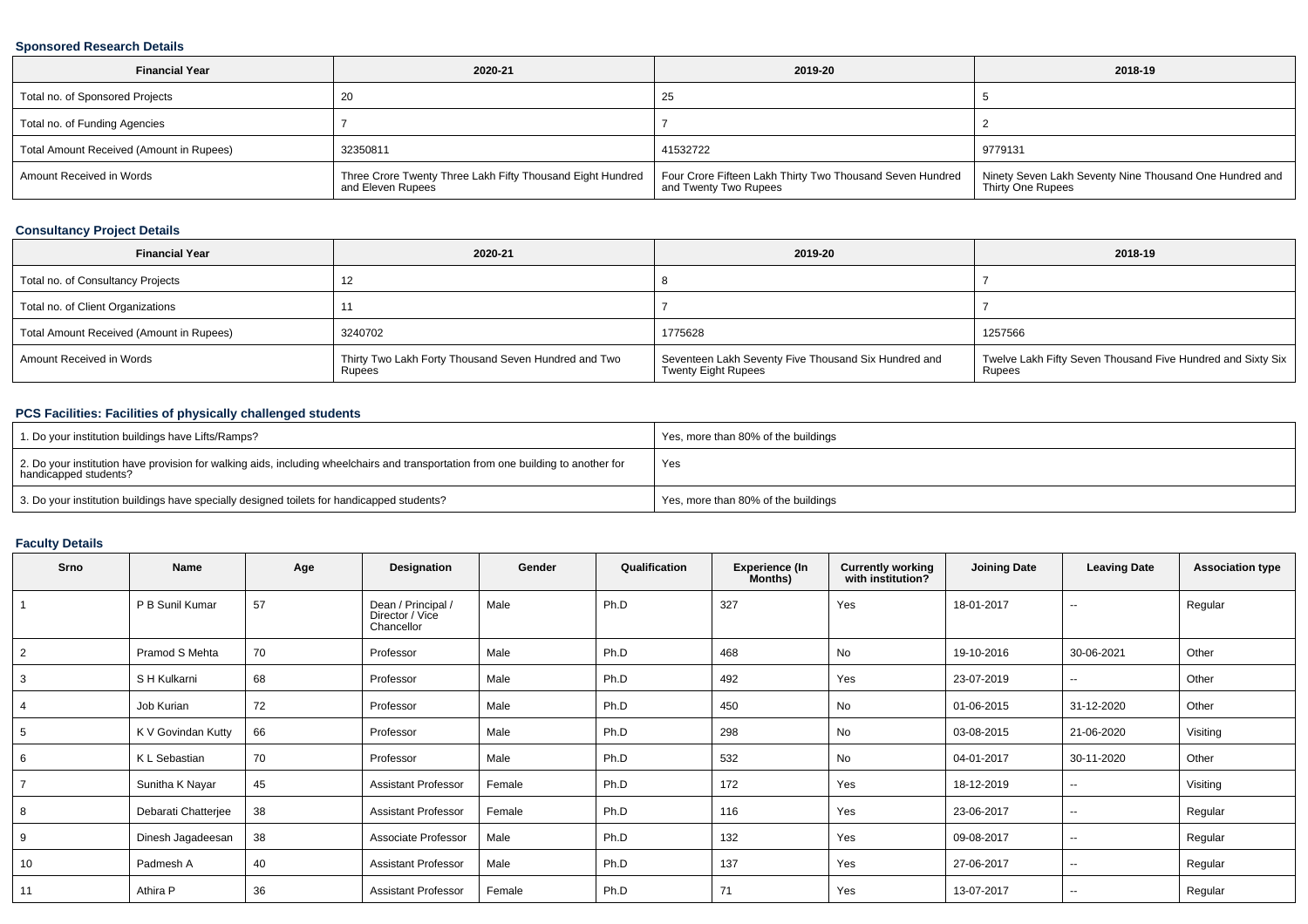| 12 | Divya P V                    | 37 | Associate Professor        | Female | Ph.D | 100 | Yes | 18-07-2017 | $\overline{\phantom{a}}$ | Regular |
|----|------------------------------|----|----------------------------|--------|------|-----|-----|------------|--------------------------|---------|
| 13 | Anil Kumar M V               | 40 | Associate Professor        | Male   | Ph.D | 120 | Yes | 23-06-2017 | $\overline{\phantom{a}}$ | Regular |
| 14 | Madhu Karthik M              | 37 | Associate Professor        | Male   | Ph.D | 99  | Yes | 23-06-2017 | $\overline{\phantom{a}}$ | Regular |
| 15 | Sudheesh T K                 | 40 | Associate Dean             | Male   | Ph.D | 128 | Yes | 23-06-2017 | --                       | Regular |
| 16 | Deepak<br>Rajendraprasad     | 40 | Associate Professor        | Male   | Ph.D | 120 | Yes | 23-06-2017 | --                       | Regular |
| 17 | Jasine Babu                  | 39 | <b>Assistant Professor</b> | Female | Ph.D | 108 | Yes | 23-06-2017 | --                       | Regular |
| 18 | Arun Rahul S                 | 35 | <b>Assistant Professor</b> | Male   | Ph.D | 96  | Yes | 28-06-2017 | $\overline{\phantom{a}}$ | Regular |
| 19 | Arvind Ajoy                  | 36 | Associate Professor        | Male   | Ph.D | 72  | Yes | 23-06-2017 | $\overline{\phantom{a}}$ | Regular |
| 20 | Lakshmi<br>Narasimhan T      | 34 | <b>Assistant Professor</b> | Male   | Ph.D | 74  | Yes | 04-08-2017 | $\overline{\phantom{a}}$ | Regular |
| 21 | Revathy<br>Padmanabhan       | 36 | <b>Assistant Professor</b> | Female | Ph.D | 112 | Yes | 24-07-2017 | $\overline{\phantom{a}}$ | Regular |
| 22 | Swaroop Sahoo                | 38 | <b>Assistant Professor</b> | Male   | Ph.D | 104 | Yes | 23-06-2017 | -−                       | Regular |
| 23 | Vinod A Prasad               | 50 | Professor                  | Male   | Ph.D | 204 | Yes | 25-10-2017 | $\overline{\phantom{a}}$ | Regular |
| 24 | Anoop George                 | 38 | <b>Assistant Professor</b> | Male   | Ph.D | 76  | Yes | 31-07-2017 | --                       | Regular |
| 25 | Sarath Sasi                  | 43 | <b>Assistant Professor</b> | Male   | Ph.D | 102 | Yes | 02-08-2017 | -−                       | Regular |
| 26 | Lakshmi Sankar K             | 35 | <b>Assistant Professor</b> | Female | Ph.D | 96  | Yes | 03-07-2017 | $\overline{\phantom{a}}$ | Regular |
| 27 | G P Balakumar                | 37 | Assistant Professor        | Male   | Ph.D | 36  | Yes | 21-07-2017 | $\overline{\phantom{a}}$ | Regular |
| 28 | Jayanarayanan C R            | 35 | <b>Assistant Professor</b> | Male   | Ph.D | 91  | Yes | 27-06-2017 | ⊷.                       | Regular |
| 29 | Vara Naga Surendra<br>Kamadi | 34 | <b>Assistant Professor</b> | Male   | Ph.D | 79  | Yes | 14-07-2017 | $\overline{\phantom{a}}$ | Regular |
| 30 | Krishna Sesha Giri           | 35 | <b>Assistant Professor</b> | Male   | Ph.D | 87  | Yes | 07-08-2017 | --                       | Regular |
| 31 | D Kesavan                    | 39 | <b>Assistant Professor</b> | Male   | Ph.D | 128 | Yes | 02-08-2017 | --                       | Regular |
| 32 | D Chakradhar                 | 39 | Associate Professor        | Male   | Ph.D | 138 | Yes | 19-07-2017 | --                       | Regular |
| 33 | Jayakumar<br>Balakrishnan    | 37 | <b>Assistant Professor</b> | Male   | Ph.D | 117 | Yes | 27-07-2017 | --                       | Regular |
| 34 | Uma Divakaran                | 39 | Associate Dean             | Female | Ph.D | 137 | Yes | 23-06-2017 | --                       | Regular |
| 35 | Prithvi Narayan P            | 36 | <b>Assistant Professor</b> | Male   | Ph.D | 94  | Yes | 18-12-2017 | $\overline{\phantom{a}}$ | Regular |
| 36 | Mintu Porel                  | 37 | Assistant Professor        | Female | Ph.D | 46  | Yes | 12-07-2018 | н,                       | Regular |
| 37 | Subhasis Mitra               | 34 | <b>Assistant Professor</b> | Male   | Ph.D | 42  | Yes | 12-07-2018 | ш.                       | Regular |
| 38 | Mrinal Kanti Das             | 39 | <b>Assistant Professor</b> | Male   | Ph.D | 84  | Yes | 12-07-2018 | Ξ.                       | Regular |
| 39 | Sahely Bhadra                | 39 | <b>Assistant Professor</b> | Female | Ph.D | 128 | Yes | 12-07-2018 | --                       | Regular |
| 40 | Praveena<br>Gangadharan      | 36 | <b>Assistant Professor</b> | Female | Ph.D | 81  | Yes | 11-04-2018 | ш.                       | Regular |
| 41 | B K Bhavathrathan            | 35 | <b>Assistant Professor</b> | Male   | Ph.D | 55  | Yes | 16-04-2018 | ш.                       | Regular |
| 42 | S Kanmani Subbu              | 39 | <b>Assistant Professor</b> | Male   | Ph.D | 100 | Yes | 25-05-2018 | Щ,                       | Regular |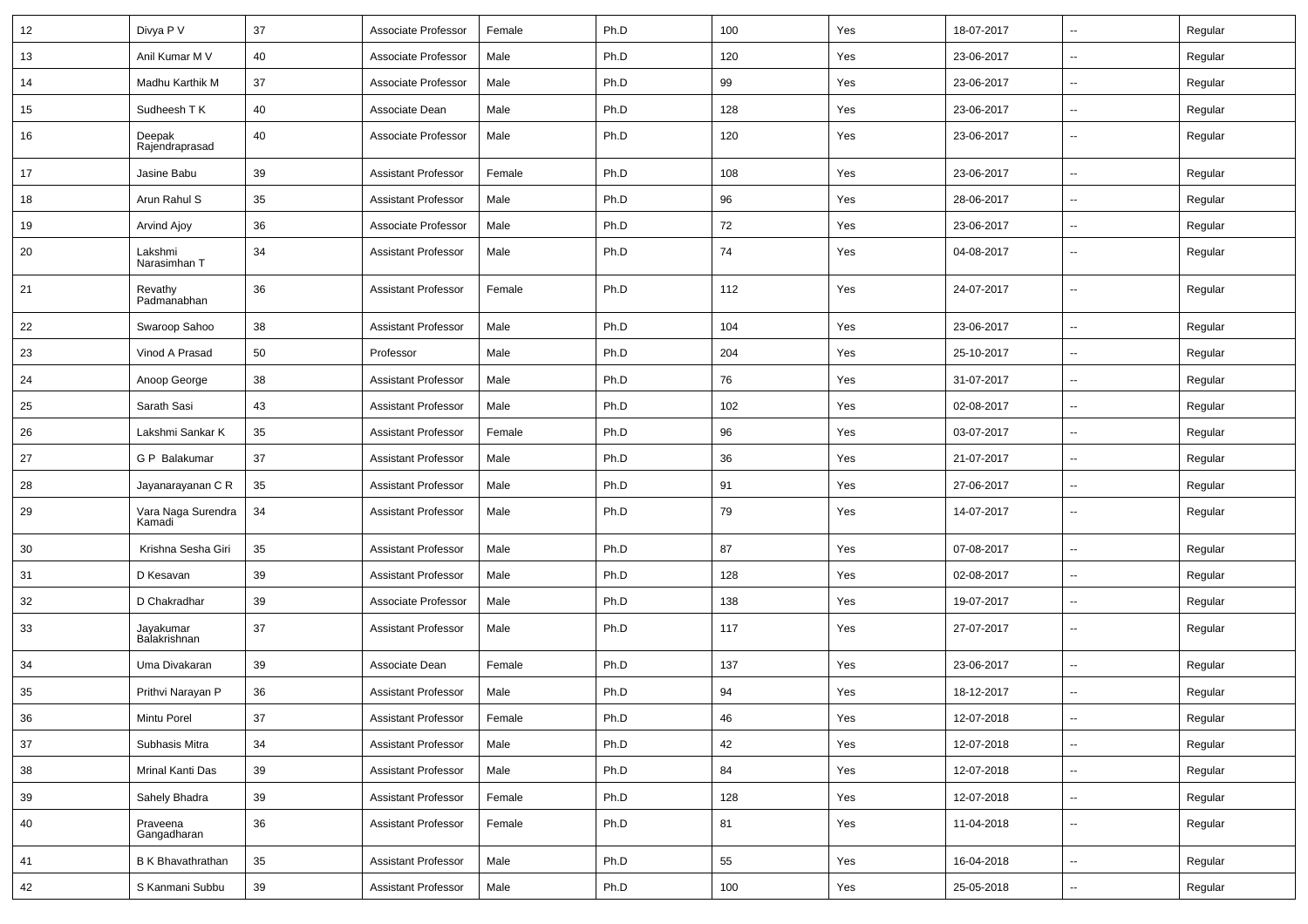| 43 | Ashok Kumar M                        | 42     | <b>Assistant Professor</b>                          | Male   | Ph.D | 74  | Yes | 01-06-2018 | $\overline{\phantom{a}}$ | Regular |
|----|--------------------------------------|--------|-----------------------------------------------------|--------|------|-----|-----|------------|--------------------------|---------|
| 44 | <b>Albert Sunny</b>                  | 35     | <b>Assistant Professor</b>                          | Male   | Ph.D | 55  | Yes | 01-06-2018 | --                       | Regular |
| 45 | Mahesh<br>Raveendranatha<br>Panicker | 39     | Associate Professor                                 | Male   | Ph.D | 156 | Yes | 14-06-2018 | --                       | Regular |
| 46 | <b>Sukomal Dey</b>                   | 38     | <b>Assistant Professor</b>                          | Male   | Ph.D | 72  | Yes | 20-06-2018 | -−                       | Regular |
| 47 | G Sujatha                            | 37     | <b>Assistant Professor</b>                          | Female | Ph.D | 58  | Yes | 16-07-2018 | -−                       | Regular |
| 48 | Piyush P Kurur                       | 42     | Associate Professor                                 | Male   | Ph.D | 179 | Yes | 16-07-2018 | $\overline{\phantom{a}}$ | Regular |
| 49 | Chandrashekar<br>Lakshminarayanan    | 36     | <b>Assistant Professor</b>                          | Male   | Ph.D | 84  | No  | 23-07-2018 | 31-08-2021               | Regular |
| 50 | Samarjeet Chanda                     | 37     | <b>Assistant Professor</b>                          | Male   | Ph.D | 84  | Yes | 23-07-2018 | -−                       | Regular |
| 51 | Krithika<br>Ramaswamy                | 35     | <b>Assistant Professor</b>                          | Female | Ph.D | 85  | Yes | 25-07-2018 | $\overline{\phantom{a}}$ | Regular |
| 52 | Vivek Chaturvedi                     | 38     | <b>Assistant Professor</b>                          | Male   | Ph.D | 85  | Yes | 27-07-2018 | $\overline{\phantom{a}}$ | Regular |
| 53 | Reenu Punnoose                       | 37     | <b>Assistant Professor</b>                          | Female | Ph.D | 79  | Yes | 30-07-2018 | $\overline{\phantom{a}}$ | Regular |
| 54 | Afzaal Ahmed                         | 35     | <b>Assistant Professor</b>                          | Male   | Ph.D | 56  | Yes | 06-08-2018 | --                       | Regular |
| 55 | Soham Manni                          | 34     | <b>Assistant Professor</b>                          | Male   | Ph.D | 81  | Yes | 16-08-2018 | --                       | Regular |
| 56 | Sarmistha Singh                      | 34     | <b>Assistant Professor</b>                          | Female | Ph.D | 53  | Yes | 26-09-2018 | $\overline{a}$           | Regular |
| 57 | Shanmugaraju<br>Sankarasekaran       | 36     | <b>Assistant Professor</b>                          | Male   | Ph.D | 97  | Yes | 04-10-2018 | --                       | Regular |
| 58 | Sandeep Chandran                     | 34     | <b>Assistant Professor</b>                          | Male   | Ph.D | 83  | Yes | 15-10-2018 | --                       | Regular |
| 59 | Amrita Roy                           | 39     | <b>Assistant Professor</b>                          | Female | Ph.D | 56  | Yes | 03-12-2018 | $\overline{\phantom{a}}$ | Regular |
| 60 | Jobin Francis                        | 33     | <b>Assistant Professor</b>                          | Male   | Ph.D | 33  | Yes | 03-12-2018 | ⊷.                       | Regular |
| 61 | Sovan Lal Das                        | 43     | Dean / Principal /<br>Director / Vice<br>Chancellor | Male   | Ph.D | 216 | Yes | 03-12-2018 | --                       | Regular |
| 62 | Santhakumar Mohan                    | 39     | Dean / Principal /<br>Director / Vice<br>Chancellor | Male   | Ph.D | 192 | Yes | 05-12-2018 | $\overline{\phantom{a}}$ | Regular |
| 63 | Sanjukta<br>Chakraborty              | 38     | <b>Assistant Professor</b>                          | Female | Ph.D | 59  | Yes | 10-12-2018 | ⊷.                       | Regular |
| 64 | Ganesh Natarajan                     | 40     | Dean / Principal /<br>Director / Vice<br>Chancellor | Male   | Ph.D | 133 | Yes | 21-12-2018 | $\overline{\phantom{a}}$ | Regular |
| 65 | Senthilkumar V                       | 42     | Associate Professor                                 | Male   | Ph.D | 178 | Yes | 27-06-2019 | Ξ.                       | Regular |
| 66 | Mula V S<br>Subrahmanyam             | 41     | <b>Assistant Professor</b>                          | Male   | Ph.D | 162 | Yes | 09-05-2019 | $\sim$                   | Regular |
| 67 | Unnikrishnan<br>Cheramangalath       | 41     | <b>Assistant Professor</b>                          | Male   | Ph.D | 101 | Yes | 24-05-2019 | ш.                       | Regular |
| 68 | Satyajit Das                         | 33     | <b>Assistant Professor</b>                          | Male   | Ph.D | 36  | Yes | 31-05-2019 | $\overline{\phantom{a}}$ | Regular |
| 69 | Rohith Varma                         | $37\,$ | <b>Assistant Professor</b>                          | Male   | Ph.D | 25  | Yes | 03-06-2019 | $\overline{\phantom{a}}$ | Regular |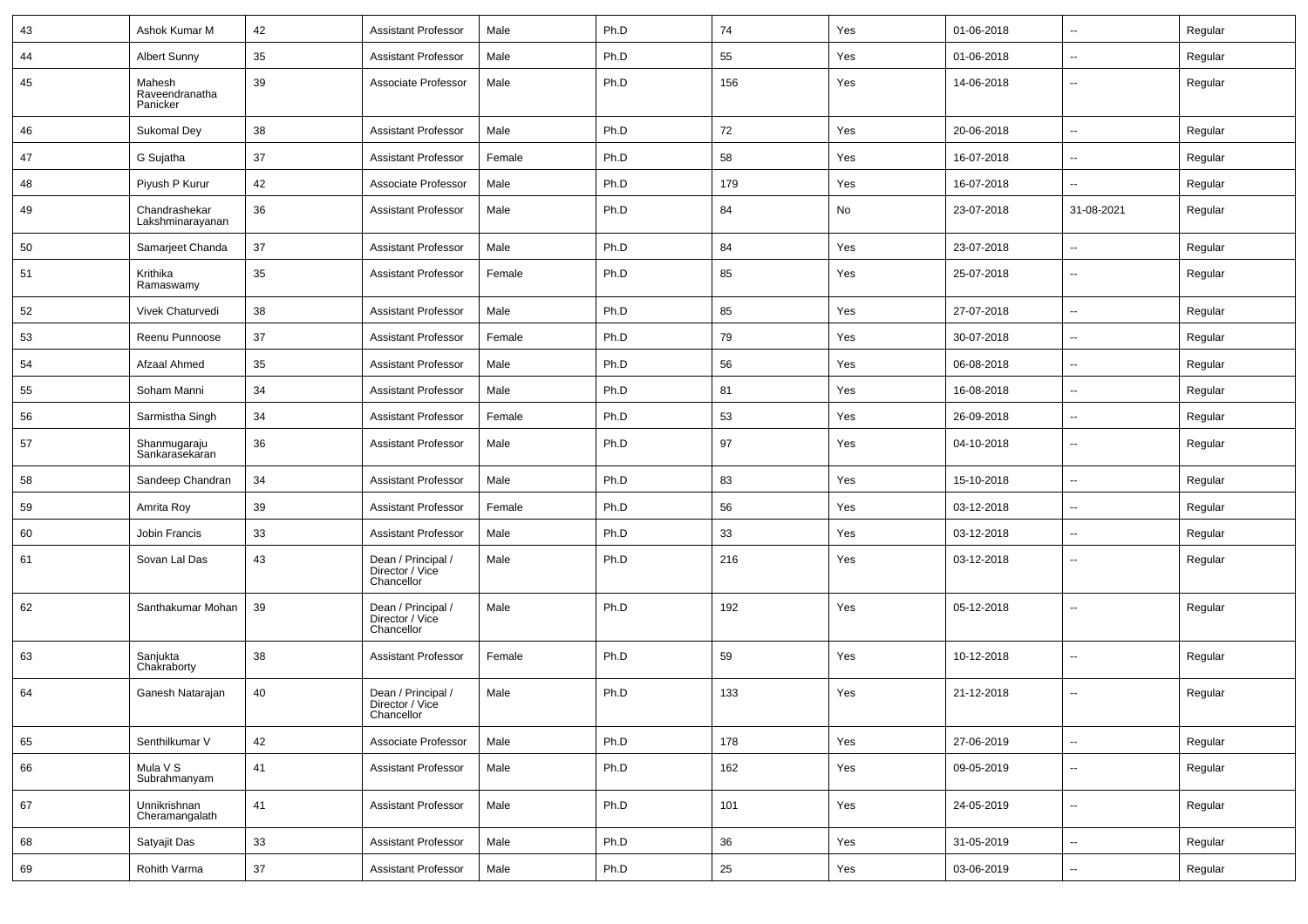| 70 | Bibhu Ranjan<br>Sarangi       | 40 | <b>Assistant Professor</b> | Male   | Ph.D | 60  | Yes | 06-06-2019 | --                       | Regular  |
|----|-------------------------------|----|----------------------------|--------|------|-----|-----|------------|--------------------------|----------|
| 71 | Shaikshavali<br>Chitraganti   | 36 | <b>Assistant Professor</b> | Male   | Ph.D | 96  | Yes | 17-06-2019 | ⊷.                       | Regular  |
| 72 | Manas Kumar Jena              | 33 | <b>Assistant Professor</b> | Male   | Ph.D | 40  | Yes | 17-06-2019 | $\sim$                   | Regular  |
| 73 | Sreenath<br>Vijayakumar       | 28 | <b>Assistant Professor</b> | Male   | Ph.D | 37  | Yes | 20-06-2019 | $\overline{\phantom{a}}$ | Regular  |
| 74 | Supratik Sen<br>Mojumdar      | 36 | <b>Assistant Professor</b> | Male   | Ph.D | 92  | Yes | 28-06-2019 | $\sim$                   | Regular  |
| 75 | Kusum Dhochak                 | 35 | <b>Assistant Professor</b> | Female | Ph.D | 85  | Yes | 28-06-2019 | Ξ.                       | Regular  |
| 76 | Tom V Mathew                  | 52 | Professor                  | Male   | Ph.D | 274 | No  | 01-07-2019 | 30-06-2021               | Other    |
| 77 | Projjwal Banerjee             | 37 | <b>Assistant Professor</b> | Male   | Ph.D | 24  | Yes | 02-07-2019 | -−                       | Regular  |
| 78 | Sushabhan<br>Sadhukhan        | 37 | <b>Assistant Professor</b> | Male   | Ph.D | 51  | Yes | 04-07-2019 | $\overline{\phantom{a}}$ | Regular  |
| 79 | Rakesh J Pillai               | 37 | <b>Assistant Professor</b> | Male   | Ph.D | 104 | Yes | 04-07-2019 | Ξ.                       | Regular  |
| 80 | Sneha Gajbhiye                | 37 | <b>Assistant Professor</b> | Female | Ph.D | 68  | Yes | 10-07-2019 | $\sim$                   | Regular  |
| 81 | C V Veena<br>Venudharan       | 32 | <b>Assistant Professor</b> | Female | Ph.D | 52  | Yes | 14-08-2019 | Ξ.                       | Regular  |
| 82 | Amit Kumar Pal                | 36 | <b>Assistant Professor</b> | Male   | Ph.D | 88  | Yes | 02-09-2019 | н.                       | Regular  |
| 83 | Vishwas Venkatesh             | 40 | <b>Assistant Professor</b> | Male   | Ph.D | 22  | Yes | 16-09-2019 | Ξ.                       | Regular  |
| 84 | Anirudh Guha                  | 33 | <b>Assistant Professor</b> | Male   | Ph.D | 51  | Yes | 01-10-2019 | --                       | Regular  |
| 85 | Jaikrishnan J                 | 33 | <b>Assistant Professor</b> | Male   | Ph.D | 84  | Yes | 23-12-2019 |                          | Regular  |
| 86 | Anand T N C                   | 41 | Associate Professor        | Male   | Ph.D | 132 | No  | 01-01-2020 | 31-12-2021               | Other    |
| 87 | <b>Buchibabu</b><br>Vicharapu | 34 | <b>Assistant Professor</b> | Male   | Ph.D | 28  | Yes | 26-02-2020 | $\sim$                   | Regular  |
| 88 | Vijay Muralidharan            | 34 | <b>Assistant Professor</b> | Male   | Ph.D | 84  | Yes | 30-03-2020 | $\overline{\phantom{a}}$ | Regular  |
| 89 | Parangama Sarkar              | 33 | <b>Assistant Professor</b> | Female | Ph.D | 59  | Yes | 18-03-2020 | н.                       | Regular  |
| 90 | Anoop A M                     | 35 | <b>Assistant Professor</b> | Male   | Ph.D | 46  | Yes | 11-05-2020 | ⊷.                       | Regular  |
| 91 | Pramod Kuntikana              | 31 | <b>Assistant Professor</b> | Male   | Ph.D | 35  | Yes | 16-06-2020 | --                       | Regular  |
| 92 | Arpan Kabiraj                 | 33 | <b>Assistant Professor</b> | Male   | Ph.D | 59  | Yes | 18-06-2020 | н.                       | Regular  |
| 93 | Dinesh Setti                  | 32 | Assistant Professor        | Male   | Ph.D | 53  | Yes | 14-07-2020 |                          | Regular  |
| 94 | Gokulnath C                   | 36 | <b>Assistant Professor</b> | Male   | Ph.D | 73  | Yes | 14-07-2020 | $\overline{\phantom{a}}$ | Regular  |
| 95 | Deepak Jaiswal                | 41 | <b>Assistant Professor</b> | Male   | Ph.D | 126 | Yes | 08-02-2021 | Щ,                       | Regular  |
| 96 | Varadharajan<br>Muruganandam  | 65 | Professor                  | Male   | Ph.D | 408 | Yes | 09-08-2021 | щ.                       | Visiting |
| 97 | Satyadev<br>Nandakumar        | 42 | Associate Professor        | Male   | Ph.D | 145 | Yes | 16-09-2021 | Щ,                       | Other    |
| 98 | Manoj<br>Gopalakrishnan       | 46 | Professor                  | Male   | Ph.D | 187 | Yes | 15-12-2021 | щ.                       | Other    |